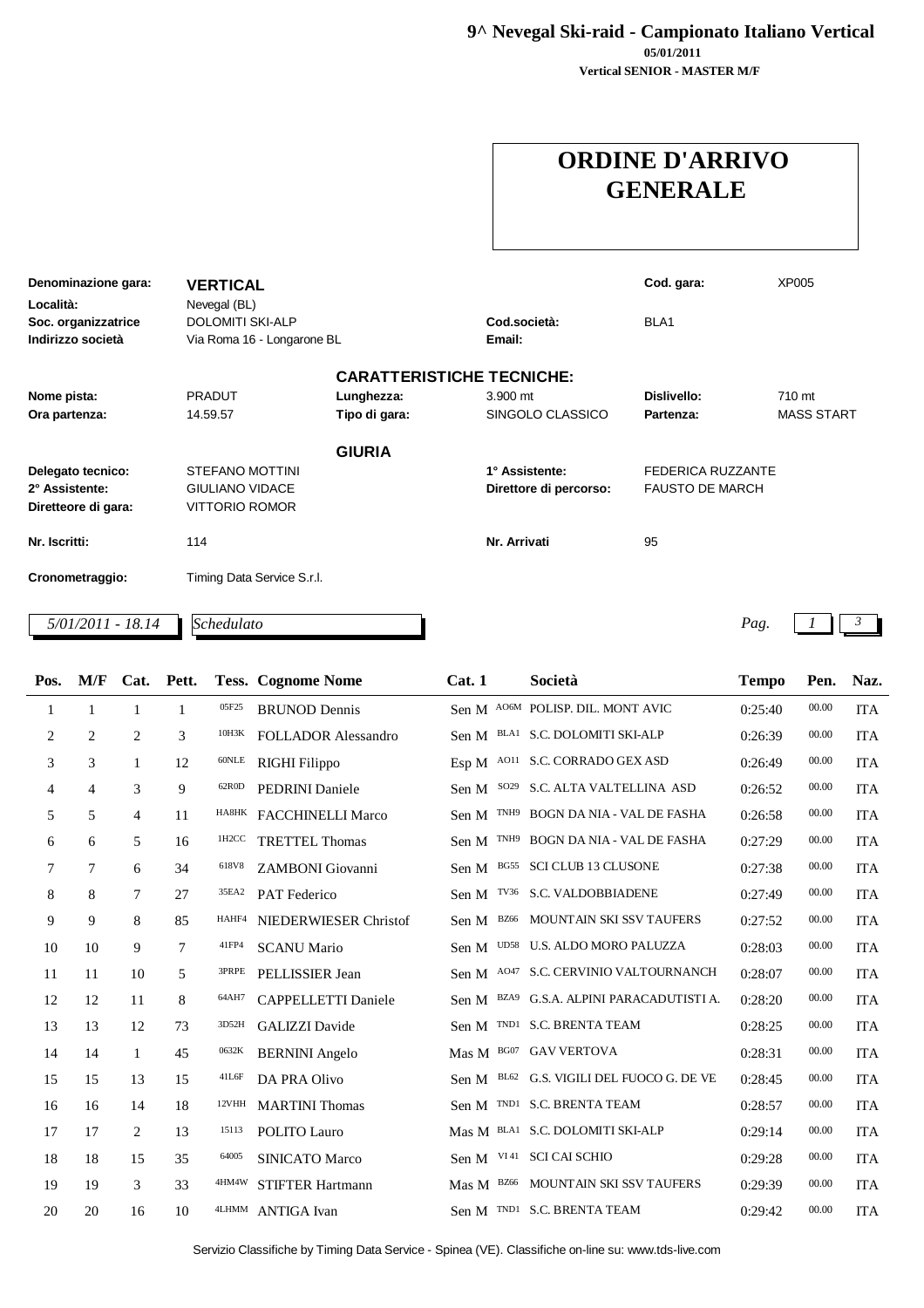*5/01/2011 - 18.14 Pag. 2 3*

| Pos.     | M/F     | Cat.              | Pett.          |        | <b>Tess. Cognome Nome</b>                         | Cat.1 | Società                                                                      | <b>Tempo</b>       | Pen.      | Naz.                     |
|----------|---------|-------------------|----------------|--------|---------------------------------------------------|-------|------------------------------------------------------------------------------|--------------------|-----------|--------------------------|
| 21       | 21      | 17                | 19             | 05Y436 | <b>BASOLO</b> Andrea                              |       | Sen M A054 S.C. COURMAYEUR                                                   | 0:29:44            | 00.00     | <b>ITA</b>               |
| 22       | 22      | 18                | 6              |        | <sup>3W7VH</sup> GERARDINI Alberto                |       | Sen M BLA1 S.C. DOLOMITI SKI-ALP                                             | 0:29:48            | 00.00     | <b>ITA</b>               |
| 23       | 23      | 19                | 14             | 3WC2V  | <b>CORLAZZOLI</b> Angelo                          |       | Sen M BG08 S.C. VALGANDINO                                                   | 0:29:50            | 00.00     | <b>ITA</b>               |
| 24       | 24      | $\overline{4}$    | 20             | 18K5C  | <b>NICOLINI Franco</b>                            |       | Mas M TN45 SKI TEAM FASSA ASD                                                | 0:30:00            | 00.00     | <b>ITA</b>               |
| 25       | 25      | 20                | 104            | 553RN  | DALLA VENEZIA Luca                                |       | Sen M BLA1 S.C. DOLOMITI SKI-ALP                                             | 0:30:12            | 00.00     | <b>ITA</b>               |
| 26       | 26      | 21                | 100            | 3RDPP  | <b>VERGINER Roman</b>                             |       | Sen M BZJH BADIASPORT                                                        | 0:30:19            | 00.00     | <b>ITA</b>               |
| 27       | 27      | 5                 | 72             |        | <sup>10CX5</sup> FILISETTI Carlo                  |       | Mas M BG55 SCI CLUB 13 CLUSONE                                               | 0:30:23            | 00.00     | <b>ITA</b>               |
| 28       | 28      | 22                | 25             |        | 4AWHA DELLA MEA Giuseppe                          |       | Sen M UD58 U.S. ALDO MORO PALUZZA                                            | 0:30:30            | 00.00     | <b>ITA</b>               |
| 29       | 29      | 2                 | 42             | 356EE  | <b>BARAZZUOL Filippo</b>                          |       | Esp M TO83 S.C. SESTRIERE                                                    | 0:30:53            | 00.00     | <b>ITA</b>               |
| 30       | 30      | 23                | 22             |        | EACXM CORAZZA Germano                             |       | Sen M BLA1 S.C. DOLOMITI SKI-ALP                                             | 0:30:55            | 00.00     | <b>ITA</b>               |
| 31       | 31      | 24                | 36             |        | CAVTD PROTTI Andrea                               |       | Sen M BLA1 S.C. DOLOMITI SKI-ALP                                             | 0:30:58            | 00.00     | <b>ITA</b>               |
| 32       | 32      | 25                | 105            | 1DEA6  | <b>MEIZINGER Paolo</b>                            |       | Sen M UD58 U.S. ALDO MORO PALUZZA                                            | 0:31:14            | 00.00     | <b>ITA</b>               |
| 33       | 33      | 6                 | 23             | 4L60N  | <b>CATTANEO Martino</b>                           |       | Mas M BG08 S.C. VALGANDINO                                                   | 0:31:18            | 00.00     | <b>ITA</b>               |
| 34       | 34      | 26                | $\overline{4}$ | HA307  | <b>MAIR</b> Friedl                                |       | Sen M BZ66 MOUNTAIN SKI SSV TAUFERS                                          | 0:31:28            | 05.00     | <b>ITA</b>               |
|          |         |                   |                | 86354  |                                                   |       | Art 10.11 punto 4 -14 (5 minuti penalità)<br>Sen M TV36 S.C. VALDOBBIADENE   |                    | $00.00\,$ |                          |
| 35       | 35      | 27                | 43             | 73P76  | <b>BEE</b> Ivo                                    |       | Mas M TV36 S.C. VALDOBBIADENE                                                | 0:31:29            | 00.00     | <b>ITA</b>               |
| 36       | 36      | 7                 | 30             | FA7ND  | <b>ROCCON Paolo</b>                               |       | Sen M BLA1 S.C. DOLOMITI SKI-ALP                                             | 0:31:29            | 00.00     | <b>ITA</b>               |
| 37       | 37      | 28                | 55             | COH65  | <b>CALZOLARI</b> Nicola                           |       | Mas M <sup>TN 22</sup> S.C. CIMA 12 A.S.D.                                   | 0:31:32            | 01.00     | <b>ITA</b>               |
| 38       | 38      | 8                 | 21             |        | CAMPESTRINI Camillo                               |       | Art. 10.11 punto 11 1 minuto penalità                                        | 0:32:12            |           | <b>ITA</b>               |
| 39       | 39      | 29                | 64             | HA53L  | <b>DALPIAZ Valentino</b>                          |       | Sen M TND1 S.C. BRENTA TEAM                                                  | 0:32:17            | 00.00     | <b>ITA</b>               |
| 40       | 40      | 30                | 32             |        | 703JK VARESCO Luca                                |       | Sen M TNC5 A.S.D. CORNACCI                                                   | 0:32:22            | 01.00     | <b>ITA</b>               |
|          |         |                   |                |        | 9AAA4 MARTINELLI Francesca                        |       | Art. 10.11 punto 11 1 minuto penalità<br>Sen F SO29 S.C. ALTA VALTELLINA ASD |                    | 00.00     |                          |
| 41<br>42 | 1<br>41 | $\mathbf{1}$<br>3 | 154<br>89      |        | LAW4K POLI Paolo                                  |       | Esp M BG08 S.C. VALGANDINO                                                   | 0:32:47            | 00.00     | <b>ITA</b>               |
|          | 42      | 9                 | 84             | 4AM10  | <b>MORO</b> Pio                                   |       | Mas M UD58 U.S. ALDO MORO PALUZZA                                            | 0:32:58<br>0:33:13 | 00.00     | <b>ITA</b>               |
| 43<br>44 | 43      | 10                | 81             |        | 85LYD LIRA Giancarlo                              |       | Mas M <sup>TN 22</sup> S.C. CIMA 12 A.S.D.                                   | 0:33:16            | 00.00     | <b>ITA</b><br><b>ITA</b> |
| 45       | 44      | 4                 | 39             |        | 84RWR FRATTINO Silvano                            |       | Esp M PN12 S.C. VALCELLINA                                                   | 0:33:26            | 00.00     | <b>ITA</b>               |
| 46       | 45      | 31                | 102            | 1M0E0  | <b>ZANON</b> Alessandro                           |       | Sen M BLA1 S.C. DOLOMITI SKI-ALP                                             | 0:33:40            | 00.00     | <b>ITA</b>               |
| 47       | 46      | 32                | 52             | 87AVF  | <b>BRESSAN Ermanno</b>                            |       | Sen M BL42 S.C. LA VALLE AGORDINA                                            | 0:33:42            | 00.00     | <b>ITA</b>               |
| 48       | 47      | 33                | 97             | F011L  | SPONGA Zeno                                       |       | Sen M BLA1 S.C. DOLOMITI SKI-ALP                                             | 0:33:44            | 00.00     | <b>ITA</b>               |
| 49       | 48      | 5                 | 76             | 50DHE  | <b>GOLA</b> Andrea                                |       | Esp M CN04 S.C. VALLE PESIO                                                  | 0:33:54            | 00.00     | <b>ITA</b>               |
| 50       | 49      | 34                | 66             |        | HATYY DE CARLI Enrico                             |       | Sen M BL28 S.C. PONTE NELLE ALPI                                             | 0:34:08            | 00.00     | <b>ITA</b>               |
| 51       | 50      | 35                | 95             | 44FEZ  | <b>SCARELLA Simone</b>                            |       | Sen M BLA1 S.C. DOLOMITI SKI-ALP                                             | 0:34:08            | 00.00     | <b>ITA</b>               |
| 52       | 2       | 2                 | 157            | FA5AY  | <b>SENIK Jennifer</b>                             |       | Sen F PN28 A.S.D. MONTANAIA RACING                                           | 0:34:21            | 00.00     | <b>ITA</b>               |
| 53       | 51      | 36                | 74             | 740VH  | <b>GATTO Michele</b>                              |       | Sen M TV36 S.C. VALDOBBIADENE                                                | 0:34:35            | 00.00     | <b>ITA</b>               |
| 54       | 52      | 11                | 78             |        | <sup>3VYYN</sup> GUASINA Giorgio                  |       | Mas M VI41 SCI CAI SCHIO                                                     | 0:34:43            | 00.00     | ITA                      |
| 55       | 53      | 12                | 49             | 73PEH  | <b>BORTOLUZZI Alessandro</b>                      |       | Mas M BL28 S.C. PONTE NELLE ALPI                                             | 0:34:49            | 00.00     | <b>ITA</b>               |
| 56       | 54      | 37                | 37             | 1FC79  | <b>IRSARA</b> Daniele                             |       | Sen M BZJH BADIASPORT                                                        | 0:35:09            | 00.00     | <b>ITA</b>               |
|          |         | 3                 |                | MOELJ  |                                                   |       | Sen F BL28 S.C. PONTE NELLE ALPI                                             | 0:35:28            | 00.00     | <b>ITA</b>               |
| 57<br>58 | 3<br>55 | 6                 | 155<br>99      | M04FE  | <b>ROSSI</b> Francesca<br><b>TRENTI Francesco</b> |       | Esp M TND1 S.C. BRENTA TEAM                                                  | 0:35:39            | 00.00     | <b>ITA</b>               |
|          |         |                   |                |        |                                                   |       | Mas M BLA1 S.C. DOLOMITI SKI-ALP                                             |                    | 00.00     |                          |
| 59       | 56      | 13                | 101            |        | 9AA90 VIRGOLIN Roberto                            |       |                                                                              | 0:35:44            |           | ITA                      |
| 60       | 57      | 38                | 86             | FA8K9  | <b>PANIZ Matteo</b>                               |       | Sen M TV36 S.C. VALDOBBIADENE                                                | 0:35:46            | 00.00     | <b>ITA</b>               |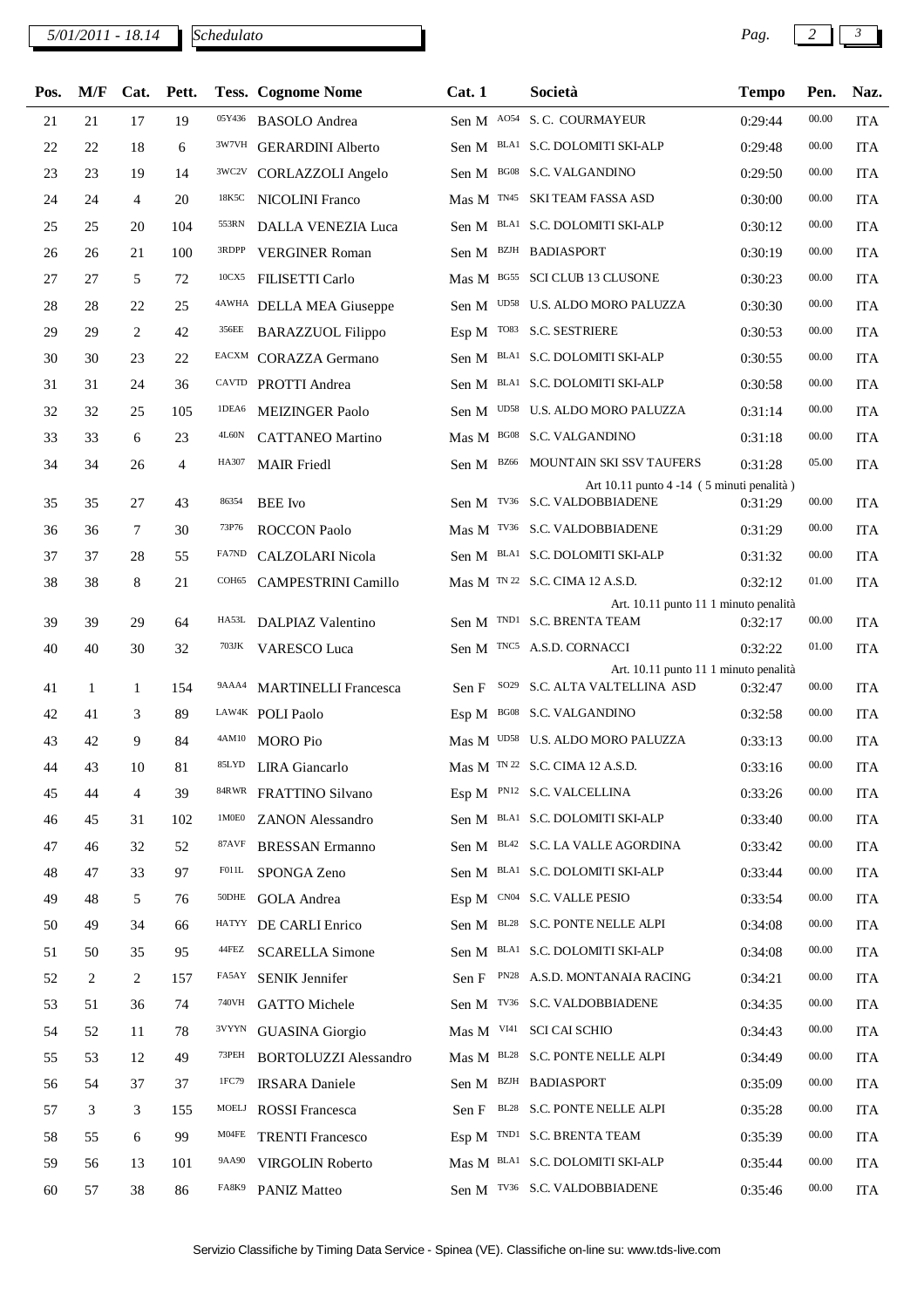## *5/01/2011 - 18.14 Pag. 3 3*

| Pos. | M/F            |                | Cat. Pett. |                   | <b>Tess. Cognome Nome</b> | Cat.1 | Società                                                                    | <b>Tempo</b> | Pen.  | Naz.       |
|------|----------------|----------------|------------|-------------------|---------------------------|-------|----------------------------------------------------------------------------|--------------|-------|------------|
| 61   | 58             | 14             | 70         | 702YK             | DEFLORIAN Giorgio         |       | Mas M TNC5 A.S.D. CORNACCI                                                 | 0:35:51      | 01.00 | <b>ITA</b> |
|      |                |                |            |                   |                           |       | Art. 10.11 punto 11 1 minuto penalità                                      |              |       |            |
| 62   | 59             | 39             | 62         | HAC44             | DA CANAL Stefano          |       | Sen M TV36 S.C. VALDOBBIADENE                                              | 0:35:58      | 00.00 | <b>ITA</b> |
| 63   | 60             | 40             | 54         | DA1FN             | <b>BUIATTI Alberto</b>    |       | Sen M BLA1 S.C. DOLOMITI SKI-ALP                                           | 0:36:15      | 00.00 | <b>ITA</b> |
| 64   | 61             | 41             | 79         | A1519             | <b>GUGOLE Diego</b>       |       | Sen M VR05 SCI NORDICO PRISMA                                              | 0:36:15      | 00.00 | <b>ITA</b> |
| 65   | 62             | 42             | 91         | HA74A             | <b>RENIERO Jhonny</b>     | Sen M | VI41 SCI CAI SCHIO                                                         | 0:36:17      | 00.00 | <b>ITA</b> |
| 66   | 63             | 43             | 53         | DA1FP             | <b>BUIATTI Andrea</b>     |       | Sen M BLA1 S.C. DOLOMITI SKI-ALP                                           | 0:36:18      | 00.00 | <b>ITA</b> |
| 67   | $\overline{4}$ | 1              | 159        |                   | 35CAX VALMASSOI Martina   |       | Esp F BLA1 S.C. DOLOMITI SKI-ALP                                           | 0:36:35      | 00.00 | <b>ITA</b> |
| 68   | 64             | 44             | 50         |                   | EANNC BORTOLUZZI Luigi    |       | Sen M BLA1 S.C. DOLOMITI SKI-ALP                                           | 0:36:37      | 00.00 | <b>ITA</b> |
| 69   | 65             | 45             | 92         | 06LT5             | ROSSA Renzo               |       | Sen M BL28 S.C. PONTE NELLE ALPI                                           | 0:36:40      | 00.00 | <b>ITA</b> |
| 70   | 66             | 46             | 48         | M0AYF             | <b>BIZ Simone</b>         |       | Sen M BLA1 S.C. DOLOMITI SKI-ALP                                           | 0:36:43      | 00.00 | <b>ITA</b> |
| 71   | 67             | 15             | 65         | 85FMX             | <b>DANTONE Ennio</b>      |       | Mas M TNH9 BOGN DA NIA - VAL DE FASHA                                      | 0:36:44      | 00.00 | <b>ITA</b> |
| 72   | 68             | 16             | 59         |                   | MOELK CODEN Diego         |       | Mas M BL28 S.C. PONTE NELLE ALPI                                           | 0:36:52      | 01.00 | <b>ITA</b> |
| 73   | 69             | 17             | 71         | 865CN             | FAGHERAZZI Fabio          |       | Art. 10.11 punto 11 1 minuto penalità<br>Mas M BLA1 S.C. DOLOMITI SKI-ALP  | 0:37:09      | 00.00 | <b>ITA</b> |
| 74   | 70             | 18             | 103        | 9201T             | <b>ZANOTELLI Tommaso</b>  |       | Mas M VI41 SCI CAI SCHIO                                                   | 0:37:14      | 00.00 | <b>ITA</b> |
| 75   | 5              | 2              | 150        | 52PLE             | <b>COMPAGNONI Elisa</b>   |       | Esp F SO29 S.C. ALTA VALTELLINA ASD                                        | 0:37:23      | 00.00 | <b>ITA</b> |
| 76   | 6              | $\overline{4}$ | 153        | 9A4RN             | <b>GIANOTTI Raffaella</b> |       | Sen F A047 S.C. CERVINIO VALTOURNANCH                                      | 0:37:25      | 00.00 | <b>ITA</b> |
| 77   | 71             | 47             | 57         | 73N8N             | CASANOVA Massimo          |       | Sen M BLA1 S.C. DOLOMITI SKI-ALP                                           | 0:37:28      | 01.00 | <b>ITA</b> |
|      |                |                |            |                   |                           |       | Art. 10.11 punto 11 1 minuto penalità                                      |              |       |            |
| 78   | 72             | 19             | 87         | 85CRV             | PASQUALINI Agostino       |       | Mas M <sup>TN 22</sup> S.C. CIMA 12 A.S.D.                                 | 0:37:38      | 00.00 | <b>ITA</b> |
| 79   | 73             | 48             | 46         | FA5AD             | <b>BIASUTTI Michele</b>   |       | Sen M PN28 A.S.D. MONTANAIA RACING                                         | 0:37:39      | 01.00 | <b>ITA</b> |
| 80   | 7              | 1              | 156        | CAX <sub>23</sub> | <b>SARTOGO Monica</b>     |       | Art. 10.11 punto 11 1 minuto penalità<br>Mas F UD58 U.S. ALDO MORO PALUZZA | 0:37:45      | 00.00 | <b>ITA</b> |
| 81   | 74             | 49             | 63         |                   | AARC6 DAL PONT Federico   |       | Sen M BLA1 S.C. DOLOMITI SKI-ALP                                           | 0:38:29      | 00.00 | <b>ITA</b> |
| 82   | 75             | 50             | 56         | AALEP             | CAMPIGOTTO Piergiorgio    |       | Sen M BLA1 S.C. DOLOMITI SKI-ALP                                           | 0:38:48      | 00.00 | <b>ITA</b> |
| 83   | 8              | 5              | 151        | 73 LED            | DE FILIPPO Cecilia        |       | Sen F BLA1 S.C. DOLOMITI SKI-ALP                                           | 0:38:59      | 00.00 | <b>ITA</b> |
| 84   | 9              | 6              | 152        | 4HPAY             | DE FRANCESCH Nada         |       | Sen F BLA1 S.C. DOLOMITI SKI-ALP                                           | 0:39:05      | 00.00 | <b>ITA</b> |
| 85   | 76             | 20             | 68         | 4HHD4             | DE POL Franco Elvio       |       | Mas M PN12 S.C. VALCELLINA                                                 | 0:39:19      | 00.00 | <b>ITA</b> |
| 86   | 77             | 51             | 75         | 08Y60             | <b>GERONAZZO Davide</b>   |       | Sen M TV36 S.C. VALDOBBIADENE                                              | 0:40:16      | 00.00 | <b>ITA</b> |
| 87   | 78             | 21             | 67         | LA42J             | DE FILIPPO Primo          |       | Mas M PN28 A.S.D. MONTANAIA RACING                                         | 0:40:25      | 00.00 | <b>ITA</b> |
| 88   | 79             | 22             | 51         | 03EPT             | <b>BORTOLUZZI Lorenzo</b> |       | Mas M BL62 G.S. VIGILI DEL FUOCO G. DE VE                                  | 0:40:31      | 00.00 | <b>ITA</b> |
| 89   | 80             | 52             | 94         | 84R38             | SANSONETTI Paolo          |       | Sen M PN12 S.C. VALCELLINA                                                 | 0:40:49      | 00.00 | <b>ITA</b> |
| 90   | 81             | 53             | 60         | CA3K3             | COLLAVO Massimo           |       | Sen M TV36 S.C. VALDOBBIADENE                                              | 0:40:55      | 00.00 | <b>ITA</b> |
| 91   | 82             | 54             | 88         | FA5AT             | PERESSUTTI Pierluigi      |       | Sen M PN28 A.S.D. MONTANAIA RACING                                         | 0:41:12      | 00.00 | <b>ITA</b> |
| 92   | 83             | 55             | 41         | 60346             | <b>ABORDI</b> Marco       |       | Sen M BLA1 S.C. DOLOMITI SKI-ALP                                           | 0:41:49      | 00.00 | <b>ITA</b> |
| 93   | 84             | 23             | 40         | 3W2A7             | <b>LORENZ Valerio</b>     |       | Mas M TNH9 BOGN DA NIA - VAL DE FASHA                                      | 0:43:12      | 00.00 | <b>ITA</b> |
|      |                | 24             | 93         | 90WR4             |                           |       | Mas M <sup>TNH9</sup> BOGN DA NIA - VAL DE FASHA                           | 0:43:24      | 01.00 |            |
| 94   | 85             |                |            |                   | <b>SACCHI Luca</b>        |       | Art. 10.11 punto 11 1 minuto penalità                                      |              |       | <b>ITA</b> |
| 95   | $10\,$         | $\tau$         | 158        |                   | CA3K5 STRAMARE Sonia      |       | Sen F TV36 S.C. VALDOBBIADENE                                              | 0:51:53      | 00.00 | ITA        |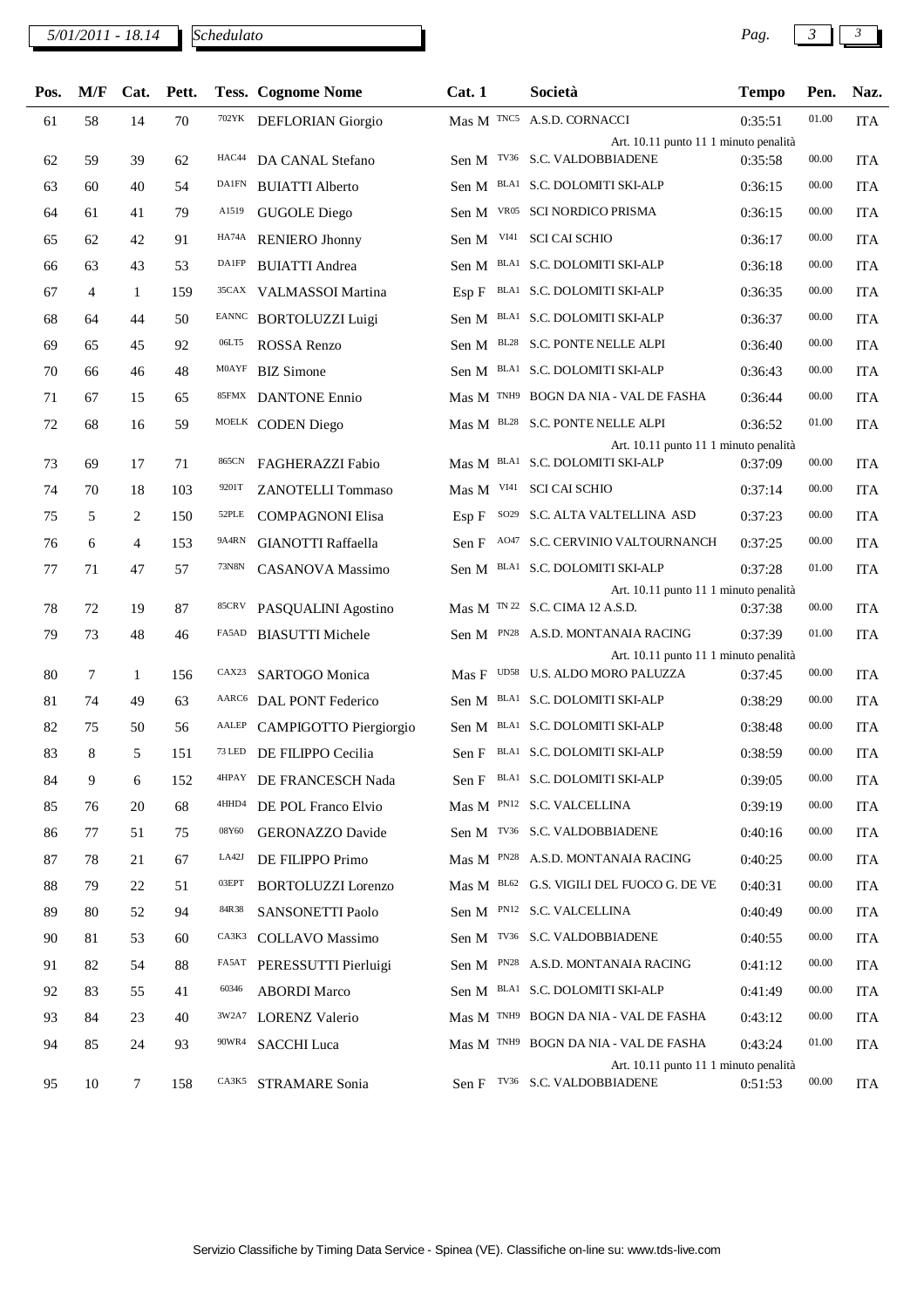**9^ Nevegal Ski-raid - Campionato Italiano Vertical**

**Junior M 05/01/2011**

## **ORDINE D'ARRIVO GENERALE**

| Denominazione gara: | <b>VERTICAL</b>            |               |                                  | Cod. gara:             | XP005             |
|---------------------|----------------------------|---------------|----------------------------------|------------------------|-------------------|
| Località:           |                            |               |                                  |                        |                   |
|                     | Nevegal (BL)               |               |                                  |                        |                   |
| Soc. organizzatrice | <b>DOLOMITI SKI-ALP</b>    |               | Cod società:                     | BLA <sub>1</sub>       |                   |
| Indirizzo società   | Via Roma 16 - Longarone BL |               | Email:                           |                        |                   |
|                     |                            |               | <b>CARATTERISTICHE TECNICHE:</b> |                        |                   |
| Nome pista:         | Nevegal                    | Lunghezza:    | 3.900 mt                         | Dislivello:            | 710 mt            |
| Ora partenza:       | 14.44.57                   | Tipo di gara: | SINGOLO CLASSICO                 | Partenza:              | <b>MASS START</b> |
|                     |                            | <b>GIURIA</b> |                                  |                        |                   |
| Delegato tecnico:   | <b>STEFANO MOTTINI</b>     |               | 1° Assistente:                   | FEDERICA RUZZANTE      |                   |
| 2° Assistente:      | <b>GIULIANO VIDACE</b>     |               | Direttore di percorso:           | <b>FAUSTO DE MARCH</b> |                   |
| Diretteore di gara: | <b>VITTORIO ROMOR</b>      |               |                                  |                        |                   |
| Nr. Iscritti:       | 26                         |               | Nr. Arrivati                     | 24                     |                   |
| Cronometraggio:     | Timing Data Service S.r.l. |               |                                  |                        |                   |
| 5/01/2011 - 18.23   | Schedulato                 |               |                                  |                        | Pag.              |

| Pos.           | M/F            | Cat.           | Pett.          |              | <b>Tess. Cognome Nome</b>     | Cat.1 |             | Società                     | <b>Tempo</b> | Pen.  | Naz.       |
|----------------|----------------|----------------|----------------|--------------|-------------------------------|-------|-------------|-----------------------------|--------------|-------|------------|
| 1              | 1              | 1              | 8              | LA6EC        | <b>CIOCCARELLI Alessandro</b> | Jun M | SO09        | POLISPORTIVA ALBOSAGGIA     | 0:30:14      | 00.00 | <b>ITA</b> |
| $\sqrt{2}$     | $\overline{2}$ | $\overline{2}$ | $\mathbf{2}$   | 505N5        | STRADELLI Stefano             | Jun M | AO47        | S.C. CERVINIO VALTOURNANCH  | 0:30:16      | 00.00 | <b>ITA</b> |
| 3              | 3              | 3              | 3              | 4LR8V        | <b>MAGUET Nadir</b>           | Jun M |             | A044 S.C. TORGNON ASD       | 0:30:34      | 00.00 | <b>ITA</b> |
| 4              | $\overline{4}$ | $\overline{4}$ | 1              | 6331H        | DE MIN Matteo                 | Jun M |             | BLA1 S.C. DOLOMITI SKI-ALP  | 0:30:51      | 00.00 | <b>ITA</b> |
| 5              | 5              | 5              | 25             | FACPN        | <b>VAIRETTI Samuele</b>       | Jun M |             | SO38 S.C. VALTARTANO ASD    | 0:31:02      | 00.00 | <b>ITA</b> |
| 6              | 6              | 6              | 11             | HA4X6        | <b>TABACCHI</b> Tiziano       | Jun M |             | BLA1 S.C. DOLOMITI SKI-ALP  | 0:31:17      | 00.00 | <b>ITA</b> |
| $\overline{7}$ | $\overline{7}$ | 7              | 23             |              | 81WWW TRENTIN Davide          | Jun M | SO29        | S.C. ALTA VALTELLINA ASD    | 0:31:24      | 00.00 | <b>ITA</b> |
| 8              | 8              | 8              | $\overline{7}$ | <b>HAT1C</b> | <b>GIUDICI Marco</b>          | Jun M | SO09        | POLISPORTIVA ALBOSAGGIA     | 0:32:14      | 00.00 | <b>ITA</b> |
| 9              | 9              | 9              | 16             | 85L85        | <b>BETTEGA</b> Simone         | Jun M | <b>TN43</b> | <b>SKI CLUB SAN MARTINO</b> | 0:32:52      | 00.30 | <b>ITA</b> |
|                |                |                |                |              |                               |       |             | Art. 10.11 punto 11         | 30" penalità |       |            |
| 10             | 10             | 10             | 20             | 52PLA        | <b>SECCHI Federico</b>        | Jun M | SO29        | S.C. ALTA VALTELLINA ASD    | 0:32:59      | 00.00 | <b>ITA</b> |
| 11             | 11             | 11             | 22             | 72AC5        | SALVADORI Nicola              | Jun M | SO29        | S.C. ALTA VALTELLINA ASD    | 0:33:17      | 00.00 | <b>ITA</b> |
| 12             | 12             | 12             | 13             | M00ZL        | <b>BERNHARDT</b> Valentino    | Jun M |             | TND1 S.C. BRENTA TEAM       | 0:33:32      | 00.00 | <b>ITA</b> |
| 13             | 13             | 13             | 24             |              | HAVWM GUSMEROLI Marco         | Jun M |             | SO38 S.C. VALTARTANO ASD    | 0:33:32      | 00.00 | <b>ITA</b> |
| 14             | 14             | 14             | 5              |              | MOC9Y ZANGHELLINI Lorenzo     | Jun M |             | TN22 S.C. CIMA 12 A.S.D.    | 0:33:42      | 00.00 | <b>ITA</b> |
| 15             | 15             | 15             | 12             | HA4X4        | PAVANELLO Andrea              | Jun M |             | BLA1 S.C. DOLOMITI SKI-ALP  | 0:33:47      | 00.00 | <b>ITA</b> |
| 16             | 16             | 16             | 10             | 64TYW        | DE FILIPPO Antonio            | Jun M |             | PN12 S.C. VALCELLINA        | 0:34:10      | 00.00 | <b>ITA</b> |
| 17             | 17             | 17             | 18             | 5LMCT        | <b>DEMATTEIS</b> Giovanni     | Jun M |             | CN39 S.C. VALLE VARAITA     | 0:34:51      | 00.00 | <b>ITA</b> |
| 18             | 18             | 18             | $\overline{4}$ | FA211        | <b>CAMPEDEL Cristian</b>      | Jun M |             | BLA1 S.C. DOLOMITI SKI-ALP  | 0:35:15      | 00.00 | <b>ITA</b> |
| 19             | 19             | 19             | 14             | EA7V0        | <b>FERRARI Mirko</b>          | Jun M |             | TND1 S.C. BRENTA TEAM       | 0:35:30      | 00.00 | <b>ITA</b> |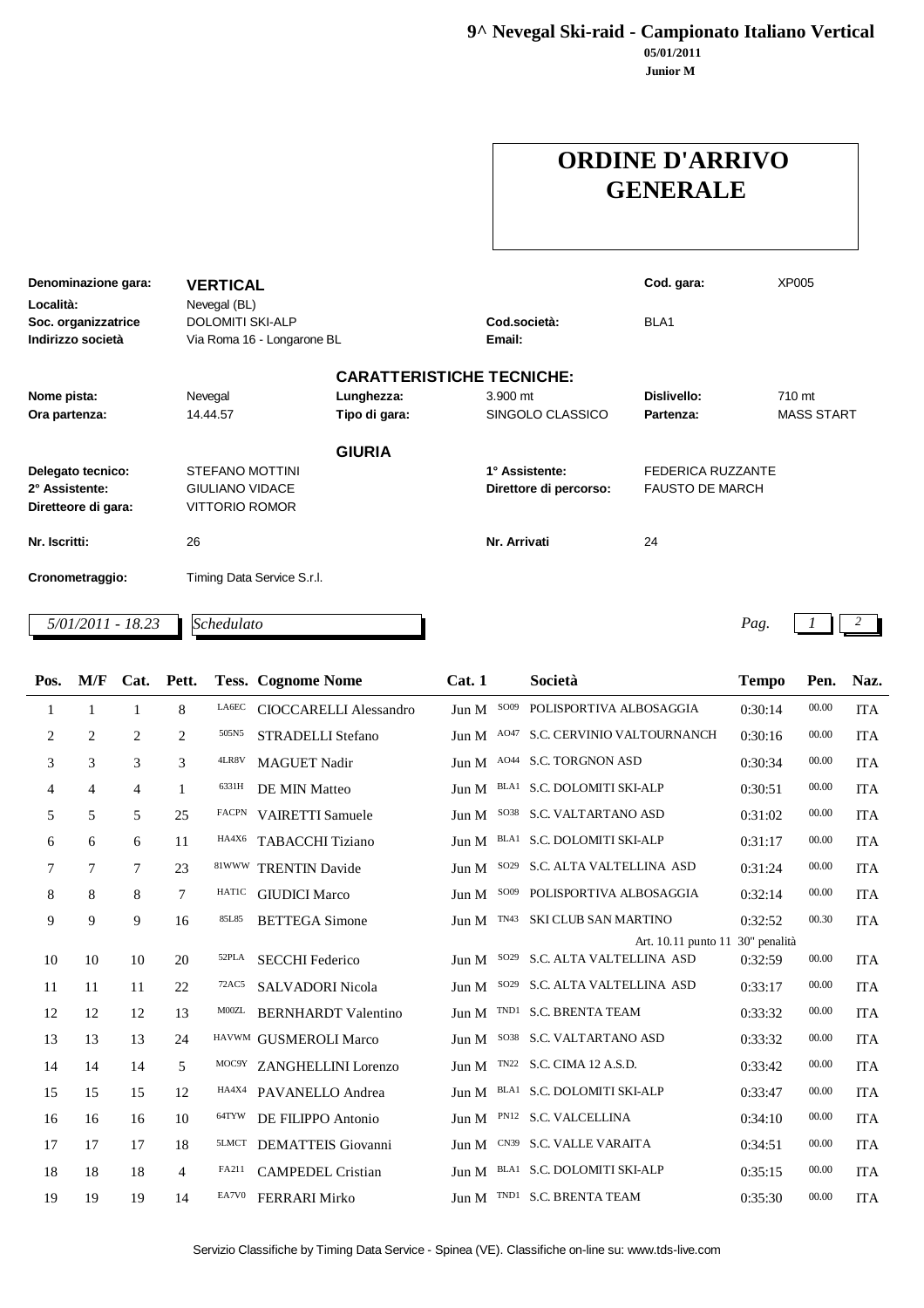*5/01/2011 - 18.23 Pag. 2 2*

| Pos. |    |    |    |       | M/F Cat. Pett. Tess. Cognome Nome | Cat. 1 | Società                          | <b>Tempo</b> |       | Pen. Naz.  |
|------|----|----|----|-------|-----------------------------------|--------|----------------------------------|--------------|-------|------------|
| 20   | 20 | 20 | Q  | 73TVW | <b>FOLLADOR Daniele</b>           |        | Jun M BLA1 S.C. DOLOMITI SKI-ALP | 0:35:55      | 00.00 | <b>ITA</b> |
| 21   | 21 |    |    | FA5EJ | <b>BARATTIN Alessandro</b>        |        | Jun M BLA1 S.C. DOLOMITI SKI-ALP | 0:40:27      | 00.00 | <b>ITA</b> |
| 22   | 22 | 22 | 26 | 87ATX | ZANELLA Osvaldo                   |        | Jun M BLA1 S.C. DOLOMITI SKI-ALP | 0:40:49      | 00.00 | <b>ITA</b> |
| 23   | 23 | 23 | 15 |       | HARVV BALDASSARI Ivan             | Jun M  | TND1 S.C. BRENTA TEAM            | 0:48:07      | 00.00 | <b>ITA</b> |
| 24   | 24 | 24 |    | 90MUS | MARGARIA Nicolò                   |        | Jun M CN39 S.C. VALLE VARAITA    | 0:49:02      | 00.00 | <b>ITA</b> |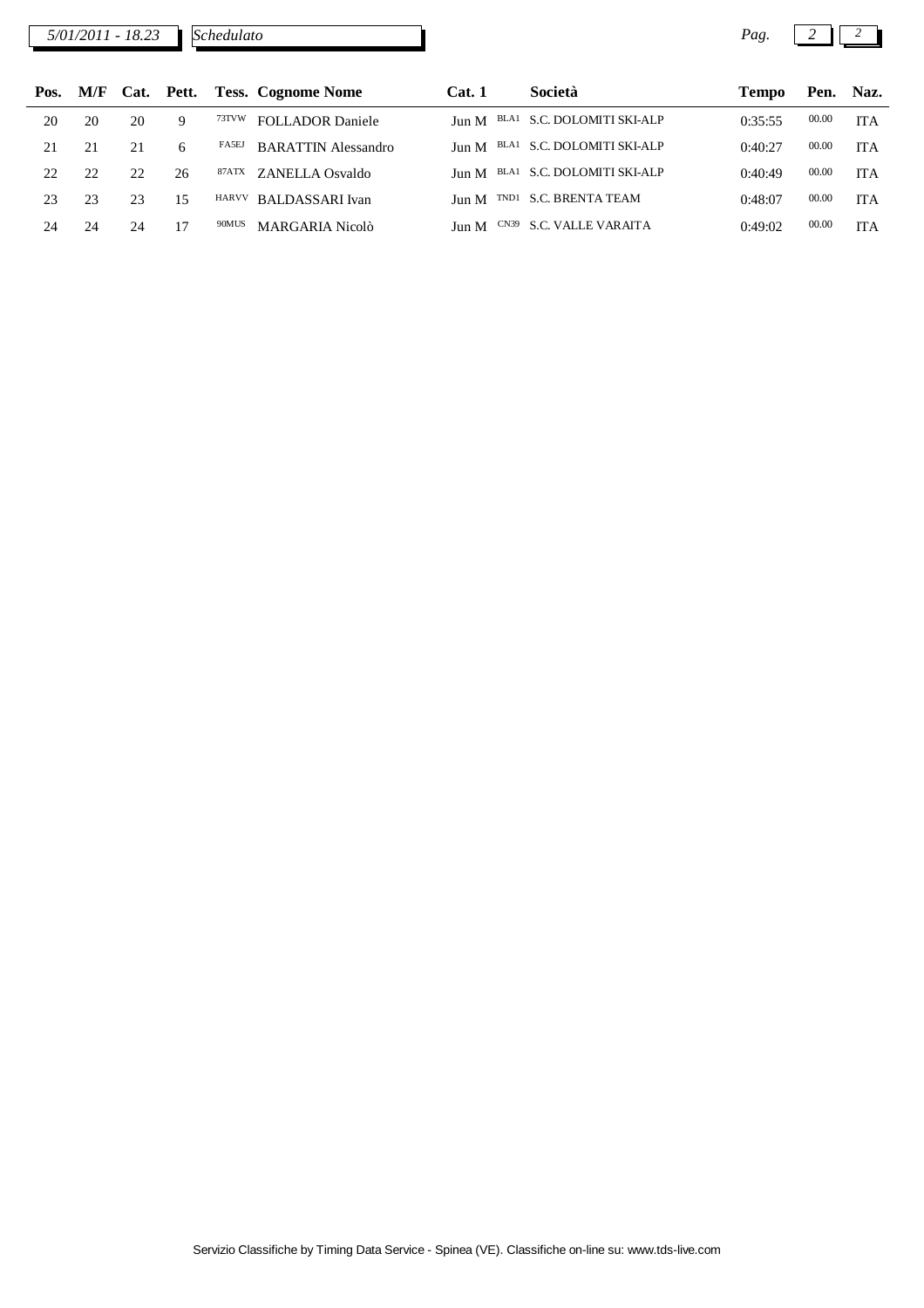**9^ Nevegal Ski-raid - Campionato Italiano Vertical**

**Cadetti M/F - Junior F 05/01/2011**

## **ORDINE D'ARRIVO GENERALE**

| Denominazione gara: | <b>VERTICAL</b>            |               |                                  | Cod. gara:             | <b>XP005</b>      |
|---------------------|----------------------------|---------------|----------------------------------|------------------------|-------------------|
|                     |                            |               |                                  |                        |                   |
| Località:           | Nevegal (BL)               |               |                                  |                        |                   |
| Soc. organizzatrice | <b>DOLOMITI SKI-ALP</b>    |               | Cod.società:                     | BLA <sub>1</sub>       |                   |
| Indirizzo società   | Via Roma 16 - Longarone BL |               | Email:                           |                        |                   |
|                     |                            |               | <b>CARATTERISTICHE TECNICHE:</b> |                        |                   |
| Nome pista:         | Nevegal                    | Lunghezza:    | 2.900 mt                         | Dislivello:            | 530 mt            |
| Ora partenza:       | 14.29.57                   | Tipo di gara: | SINGOLO CLASSICO                 | Partenza:              | <b>MASS START</b> |
|                     |                            | <b>GIURIA</b> |                                  |                        |                   |
| Delegato tecnico:   | <b>STEFANO MOTTINI</b>     |               | 1° Assistente:                   | FEDERICA RUZZANTE      |                   |
| 2° Assistente:      | <b>GIULIANO VIDACE</b>     |               | Direttore di percorso:           | <b>FAUSTO DE MARCH</b> |                   |
| Diretteore di gara: | <b>VITTORIO ROMOR</b>      |               |                                  |                        |                   |
| Nr. Iscritti:       | 25                         |               | Nr. Arrivati                     | 22                     |                   |
| Cronometraggio:     | Timing Data Service S.r.l. |               |                                  |                        |                   |
| $5/01/2011 - 18.13$ | Schedulato                 |               |                                  |                        | Pag.              |

| Pos. | M/F            | Cat.           | Pett. |       | <b>Tess. Cognome Nome</b>    | Cat.1                     | Società                              | <b>Tempo</b> | Pen.  | Naz.       |
|------|----------------|----------------|-------|-------|------------------------------|---------------------------|--------------------------------------|--------------|-------|------------|
| 1    | $\mathbf{1}$   | 1              | 45    | HA71Y | NICOLINI Federico            |                           | Cad M TND1 S.C. BRENTA TEAM          | 0:22:55      | 00.00 | <b>ITA</b> |
| 2    | $\overline{2}$ | $\overline{2}$ | 47    | HA9LE | VANZETTA Gian Luca           | TNE8<br>Cad M             | A.S.D. CAURIOL                       | 0:24:18      | 00.00 | <b>ITA</b> |
| 3    | 3              | 3              | 52    | HA5R4 | PEDRANZINI Edoardo           | SO29<br>Cad M             | S.C. ALTA VALTELLINA ASD             | 0:26:21      | 00.00 | <b>ITA</b> |
| 4    | $\overline{4}$ | $\overline{4}$ | 51    | 72CLF | <b>CANTONI</b> Omar          | SO29<br>Cad M             | S.C. ALTA VALTELLINA ASD             | 0:26:38      | 00.00 | <b>ITA</b> |
| 5    | 5              | 5              | 43    | 72C3R | <b>PURICELLI Simone</b>      | SO09<br>Cad M             | POLISPORTIVA ALBOSAGGIA              | 0:27:36      | 00.00 | <b>ITA</b> |
| 6    | $\mathbf{1}$   | $\mathbf{1}$   | 30    | 3PXYM | <b>CAZZANELLI Alessandra</b> | Jun F                     | A047 S.C. CERVINIO VALTOURNANCH      | 0:27:42      | 00.00 | <b>ITA</b> |
| 7    | $\overline{2}$ | $\overline{c}$ | 63    | LAP70 | PICCAGNONI Silvia            | SO29<br>Jun F             | S.C. ALTA VALTELLINA ASD             | 0:28:30      | 00.00 | <b>ITA</b> |
| 8    | 6              | 6              | 53    | 9A4C3 | <b>TONIATTI Matteo</b>       | SO <sub>29</sub><br>Cad M | S.C. ALTA VALTELLINA ASD             | 0:28:51      | 00.00 | <b>ITA</b> |
| 9    | 7              | 7              | 49    | DA3T1 | FENOGLIO Andrea              | Cad M                     | CN04 S.C. VALLE PESIO                | 0:29:34      | 00.00 | <b>ITA</b> |
| 10   | 8              | 8              | 42    | 91MHV | <b>FAVRE</b> Jordi           |                           | Cad M A053 S.C. BRUSSON              | 0:30:16      | 00.00 | <b>ITA</b> |
| 11   | 9              | 9              | 44    | LA6FZ | <b>GELMI</b> Giovanni        | Cad M                     | BG55 SCI CLUB 13 CLUSONE             | 0:30:21      | 00.00 | <b>ITA</b> |
| 12   | 10             | 10             | 48    | LA8TP | <b>MARTINI</b> Ivan          | Cad M                     | BLA1 S.C. DOLOMITI SKI-ALP           | 0:31:42      | 01.00 | <b>ITA</b> |
|      |                |                |       |       |                              |                           | Art 10.11 punto 11 1 minuto penalità |              |       |            |
| 13   | 11             | 11             | 50    | AA09A | DALMASSO Mattia              |                           | Cad M CN04 S.C. VALLE PESIO          | 0:32:11      | 00.00 | <b>ITA</b> |
| 14   | 12             | 12             | 40    | AA6K1 | <b>OSELIN</b> Dylan          | Cad M                     | BLA1 S.C. DOLOMITI SKI-ALP           | 0:32:38      | 00.00 | <b>ITA</b> |
| 15   | 3              | $\mathbf{1}$   | 61    | 91M53 | <b>ANTIGA Elisa</b>          | Cad F                     | TND1 S.C. BRENTA TEAM                | 0:36:45      | 00.00 | <b>ITA</b> |
| 16   | $\overline{4}$ | $\mathbf{2}$   | 60    | 7024X | DALLA ZANNA Giorgia          | Cad F                     | AO <sub>20</sub> S.C. TERSIVA ASD    | 0:38:53      | 00.00 | <b>ITA</b> |
| 17   | 5              | 3              | 34    | LAH6D | <b>BASILICO</b> Chiara       | Jun F                     | SO38 S.C. VALTARTANO ASD             | 0:39:40      | 00.00 | <b>ITA</b> |
| 18   | 13             | 13             | 31    | AACZ5 | <b>BORTOLUZZI</b> Daniele    | Cad M                     | BLA1 S.C. DOLOMITI SKI-ALP           | 0:40:04      | 00.00 | <b>ITA</b> |
| 19   | 6              | 3              | 64    | LAN7J | <b>BULANTI Paola</b>         | Cad F                     | SO38 S.C. VALTARTANO ASD             | 0:40:38      | 00.00 | <b>ITA</b> |